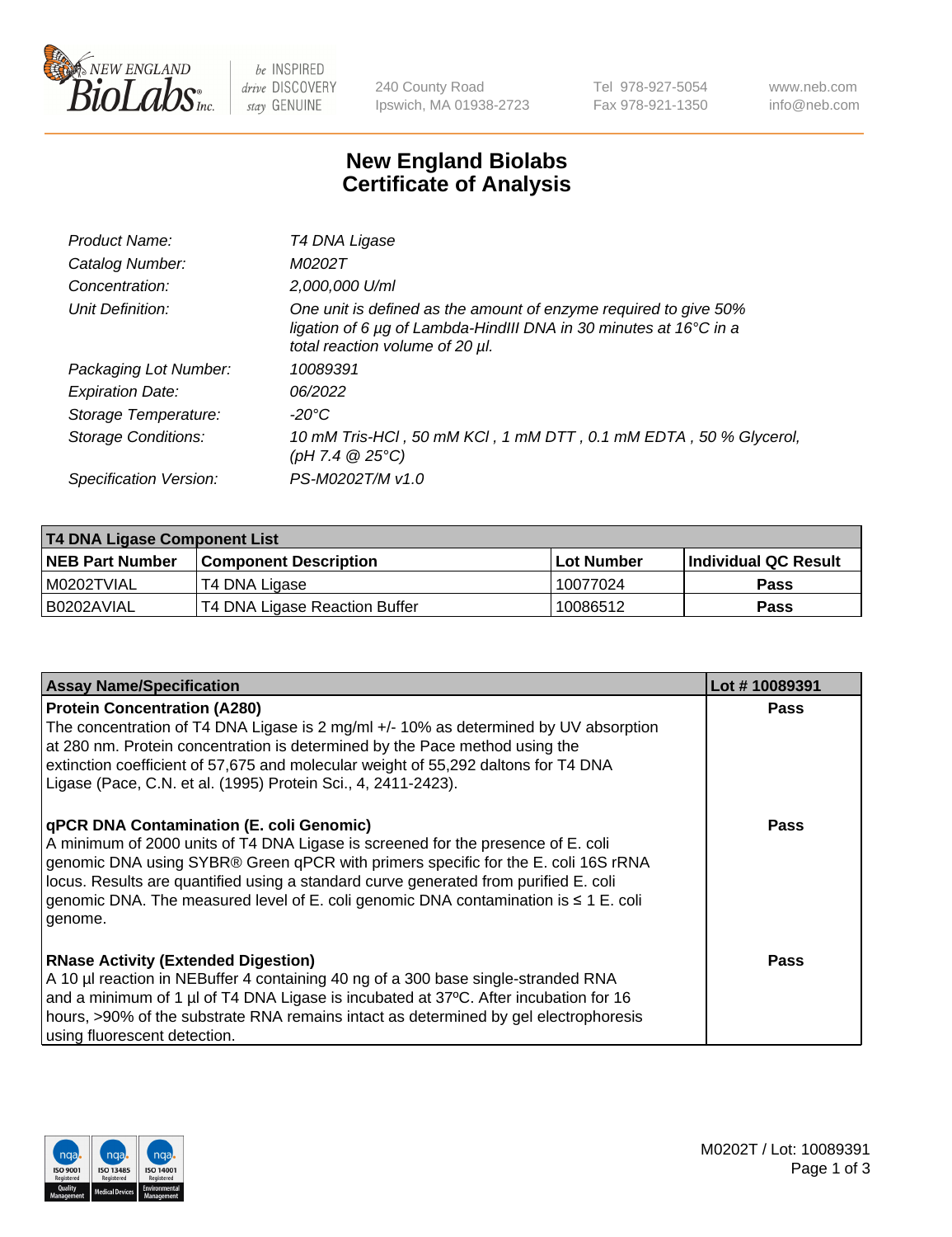

be INSPIRED drive DISCOVERY stay GENUINE

240 County Road Ipswich, MA 01938-2723 Tel 978-927-5054 Fax 978-921-1350

www.neb.com info@neb.com

| <b>Assay Name/Specification</b>                                                                                                                                                                                                                                                                                                                                      | Lot #10089391 |
|----------------------------------------------------------------------------------------------------------------------------------------------------------------------------------------------------------------------------------------------------------------------------------------------------------------------------------------------------------------------|---------------|
| <b>Protein Purity Assay (SDS-PAGE)</b><br>T4 DNA Ligase is ≥ 95% pure as determined by SDS-PAGE analysis using Coomassie Blue<br>detection.                                                                                                                                                                                                                          | Pass          |
| <b>Non-Specific DNase Activity (16 Hour)</b><br>A 50 µl reaction in NEBuffer 1 containing 1 µg of CIP-treated Lambda-HindIII DNA and<br>a minimum of 2000 units of T4 DNA Ligase incubated for 16 hours at 37°C results in a<br>DNA pattern free of detectable nuclease degradation as determined by agarose gel<br>electrophoresis.                                 | Pass          |
| <b>Single Stranded DNase Activity (FAM-Labeled Oligo)</b><br>A 50 µl reaction in CutSmart® Buffer containing a 20 nM solution of a fluorescent<br>internal labeled oligonucleotide and a minimum of 10,000 units of T4 DNA Ligase<br>incubated for 16 hours at 37°C yields <5% degradation as determined by capillary<br>electrophoresis.                            | <b>Pass</b>   |
| <b>Endonuclease Activity (Nicking)</b><br>A 50 µl reaction in NEBuffer 1 containing 1 µg of supercoiled PhiX174 DNA and a<br>minimum of 2000 units of T4 DNA Ligase incubated for 4 hours at 37°C results in <10%<br>conversion to the nicked form as determined by agarose gel electrophoresis.                                                                     | Pass          |
| <b>Exonuclease Activity (Radioactivity Release)</b><br>A 50 µl reaction in NEBuffer 1 containing 1 µg of a mixture of single and<br>double-stranded [3H] E. coli DNA and a minimum of 2000 units of T4 DNA Ligase<br>incubated for 4 hours at 37°C releases <0.1% of the total radioactivity.                                                                        | Pass          |
| Double Stranded DNase Activity (Labeled Oligo)<br>A 50 µl reaction in CutSmart® Buffer containing a 20 nM solution of a fluorescent<br>labeled double-stranded oligonucleotide containing a blunt end and a minimum of<br>10,000 units of T4 DNA Ligase incubated for 16 hours at 37°C yields <5% degradation<br>as determined by capillary electrophoresis.         | Pass          |
| <b>DNase Activity (Labeled Oligo, 3' extension)</b><br>A 50 µl reaction in CutSmart® Buffer containing a 20 nM solution of a fluorescent<br>labeled double-stranded oligonucleotide containing a 3' extension and a minimum of<br>10,000 units of T4 DNA Ligase incubated for 16 hours at 37°C yields <5% degradation<br>as determined by capillary electrophoresis. | Pass          |
| <b>DNase Activity (Labeled Oligo, 5' extension)</b><br>A 50 µl reaction in CutSmart® Buffer containing a 20 nM solution of a fluorescent<br>labeled double-stranded oligonucleotide containing a 5' extension and a minimum of                                                                                                                                       | Pass          |